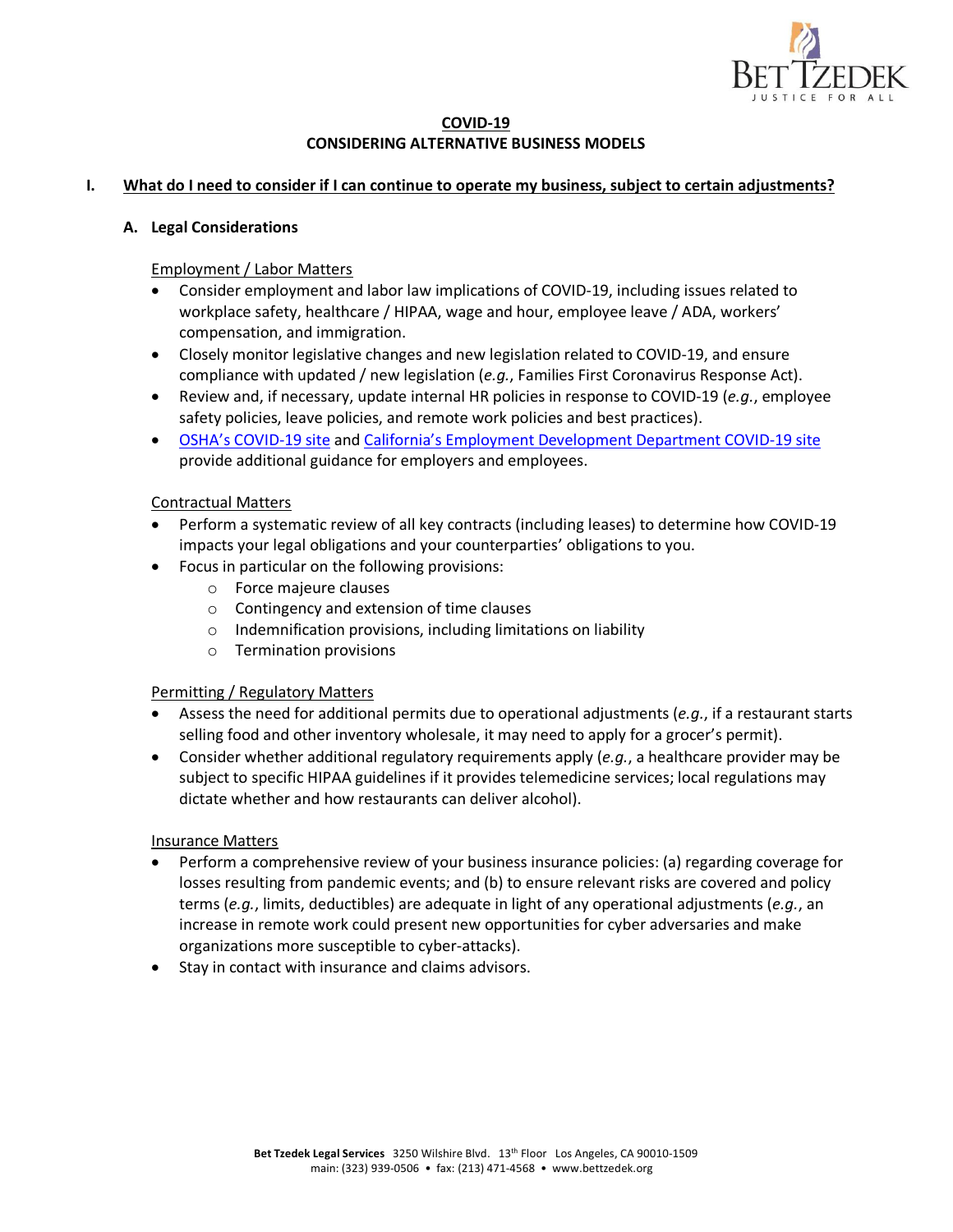

## **B. Operational Matters**

- Social Distancing: Follow social distancing best practices and consider implementing policies to assist vulnerable populations, such as offering exclusive hours or limiting capacity. o *See* the CDC's guidance for additional information.
- IT Systems and Security: Consider the impact of remote working on existing IT systems and assess whether enhancements to IT capabilities are required, and ensure continued maintenance of IT security (*e.g.*, install software patches and security updates as available).
- Access to Capital: Determine your capital needs and whether loans or small business grants might be available. Evaluate the financial terms and other conditions of such funds (*e.g.*, the Payroll Protection Program requires businesses to maintain certain staff / payroll levels).

## **C. Other Considerations**

- Cleaning / Maintenance: Implement routine maintenance, cleaning and disinfection practices.
- Travel / Meetings: Assess the travel needs of employees and the need for in-person meetings and conferences.
- Communications: Analyze external and internal communication strategies. Prepare a communications plan in the event someone in close contact with your business tests positive for COVID-19, taking into account privacy considerations.

# **II. What do I need to consider if I cannot operate my business as usual and need to change my business model?**

# **A. Legal Considerations**

#### General Corporate Matters

- Consider whether a new business model can be operated through an existing legal entity or whether you should establish a new legal entity.
- If a new legal entity is necessary, consider which entity form (*e.g.*, corporation, limited liability company) is appropriate from a legal and tax perspective. Determine how the new entity can be integrated into the existing business structure (*e.g.*, subsidiary or "sister company").

#### Employment / Labor Matters

- Consider whether a new business model requires compliance with additional or different employment / labor laws (*e.g.*, the transition to a remote work model requires employers to determine which employment laws apply to remote employees, as employers must comply with the state and local laws where their remote employees are located).
- Closely monitor legislative changes and new legislation related to COVID-19 that is applicable to the new business model and ensure compliance with updated / new legislation (*e.g.*, Families First Coronavirus Response Act).
- Review and, if necessary, update internal HR policies and recordkeeping practices to reflect the new business model (*e.g.*, evaluate overtime and expense reimbursement policies in light of a remote work environment).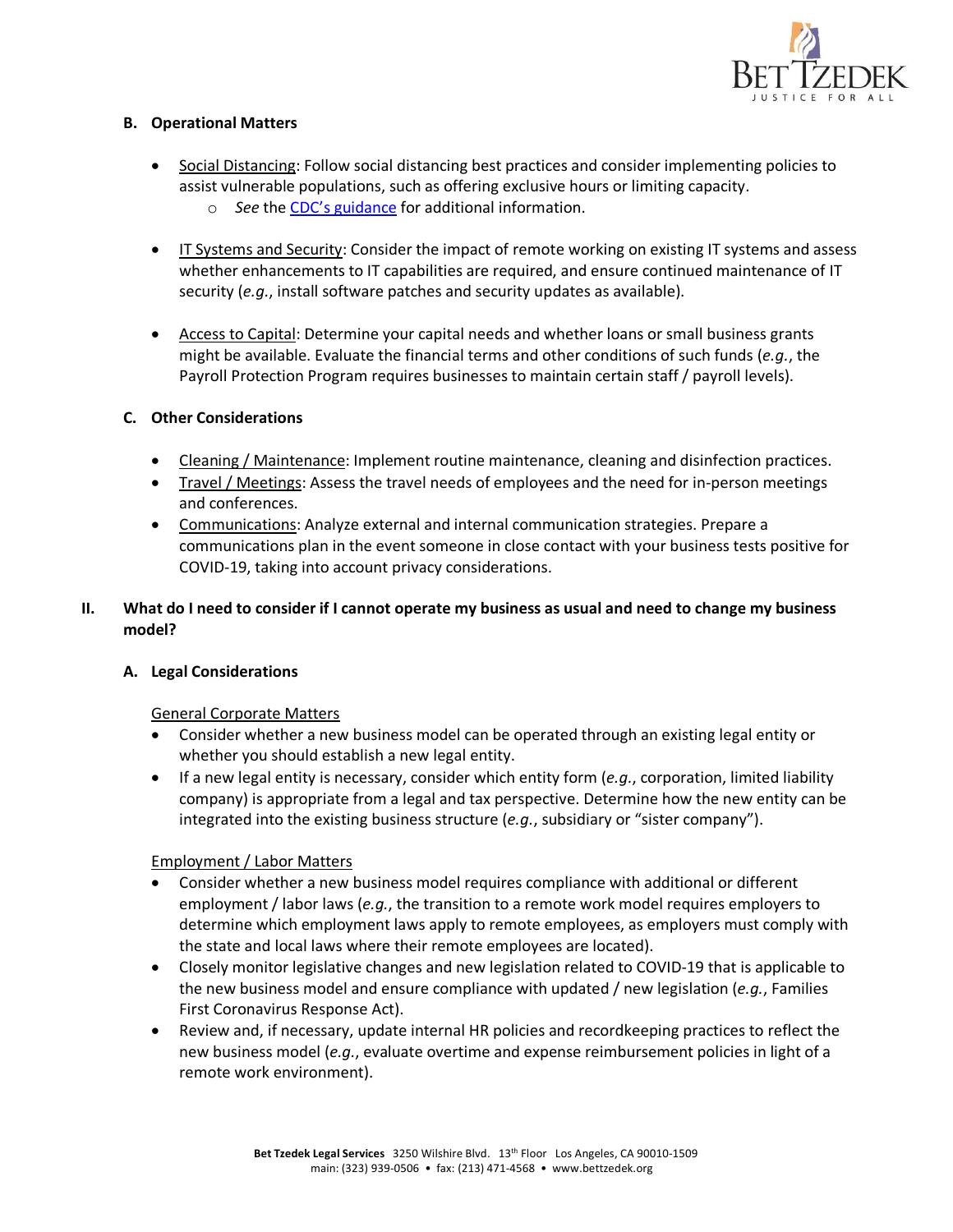

## Contract Matters

- Consider whether the new business model is covered by, and permitted under, existing contractual arrangements (*e.g.*, non-competition clauses may prohibit certain activities or activities in certain markets).
- If additional contractual arrangements are required, specifically consider an approach to negotiating provisions that are implicated by COVID-19 (*e.g.*, force majeure provisions, termination provisions).

## Permitting / Regulatory Matters

- Evaluate whether the new business model is covered by existing permits or whether additional permits are needed.
- Consider whether the new business model is subject to additional regulatory requirements (*e.g.*, online businesses may be subject to the CAN-SPAM Act and other FTC regulations around online marketing).

## Data Privacy Matters

- Evaluate data handling policies and compliance with data privacy laws that may be applicable to the new business model (*e.g.*, handling personally identifiable information online in compliance with the California Consumer Protection Act).
- Review privacy policies and terms of use for websites, and determine if updates are necessary.

## Intellectual Property Matters

- Evaluate intellectual property law implications of the new business model, including acquisition of relevant licenses for any intellectual property used online (*e.g.*, music licenses for livestreams).
- Consider seeking protection for new intellectual property (*e.g.*, registering trademarks).

#### **B. Operational Matters**

- IT Systems and Security: Implement practices to address data security concerns (*e.g.*, secure wifi, VPNs, two-factor authentication).
	- o *See* the National Cyber Security Alliance for additional resources.
- Payroll / Recordkeeping: Evaluate whether you need to adjust any payroll or recordkeeping practices in light of the new business model (*e.g.*, determine how to coordinate access to key records while working remotely, while implementing appropriate measures to preserve confidentiality).

#### **C. Other Considerations**

- Alternative Revenue Generation: Consider whether gift cards or crowdfunding would be appropriate for your business. If so, review the terms of service for any third-party service providers and develop appropriate recordkeeping practices (*e.g.*, for tax purposes).
- Collaborations: Determine whether you can work with another business (*e.g.*, shared delivery services and cross-promotions) and document any agreements, keeping in mind the need for flexibility and the parties' respective policies (*e.g.*, return and refund policies).